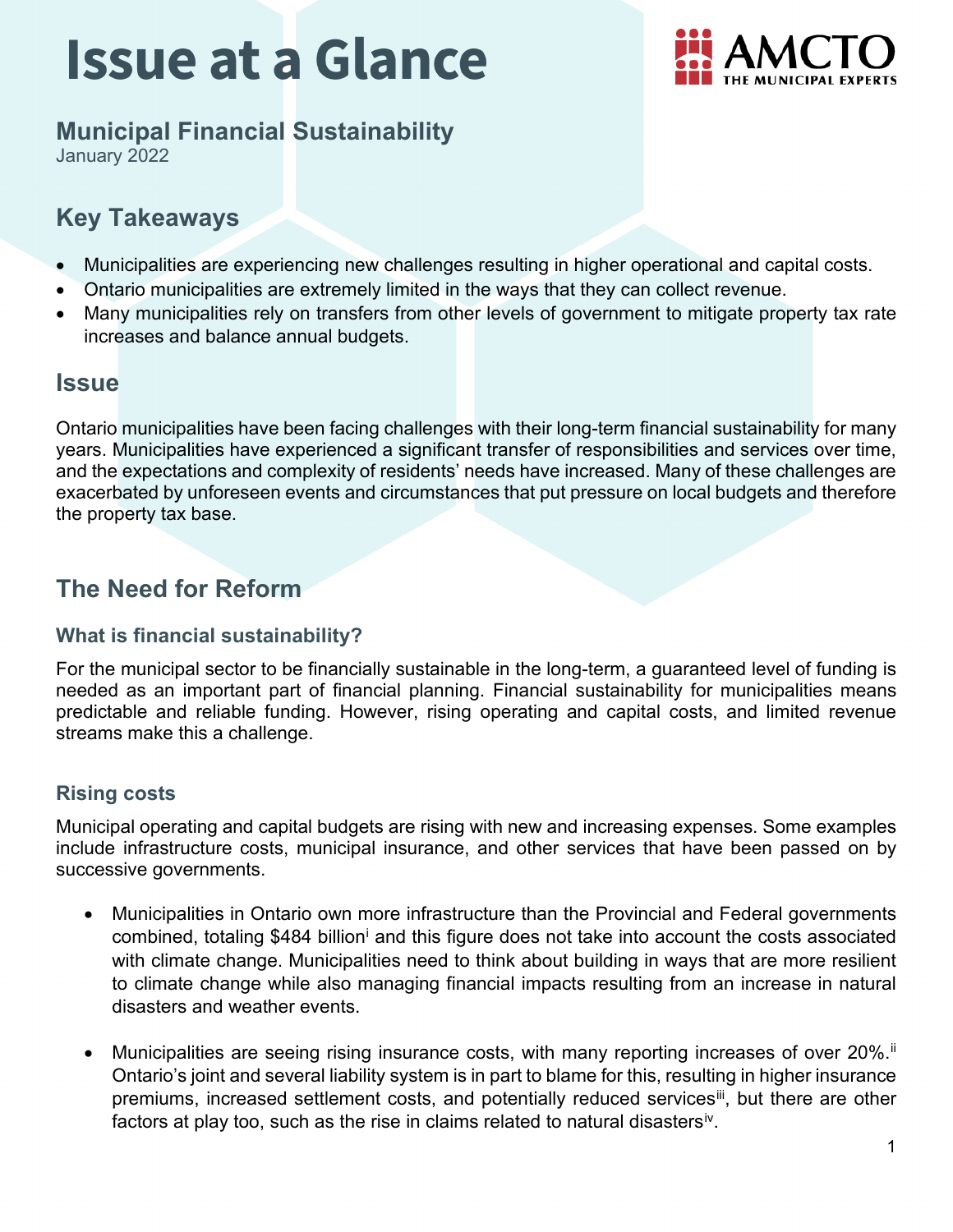# **Issue at a Glance**



• Municipalities' expenses have increased due to the transferring of provincial responsibilities of successive governments and additional provincial mandates. Whether public health, policing, or conservation authorities, municipalities have long advocated for more consultation when pro[v](#page-2-4)incial cuts to joint programs are made. V When the responsibility of provincial services are transferred to municipalities, consideration must be given to whether revenue streams are sufficient and appropriate for the ser[vi](#page-2-5)ces they are funding.<sup>vi</sup>

#### **Revenue streams and their limitations**

Municipalities are limited in the ways that they can collect revenue, and as municipal costs have increased, revenue tools have not kept up.

Traditional revenue streams include taxation, including both property taxes and special area rates, payments in lieu of taxation (PILT), user fees and fees for licenses, permits and rents, fines and penalties, investment income, and development charges.

However, all these revenue streams have limitations. For example, if municipalities rely on raising property tax rates to offset increased costs, a substantial burden is placed local ratepayers which can be especially difficult for residents during hard economic times (like the current pandemic). Another example is that the formula for PILTs has not kept up with current economic realities. Vil Municipalities can charge user fees, but these are limited to cost-recovery and so they generate no revenue nor pay capital costs.<sup>[viii](#page-2-7)</sup>

Another key source of revenue are conditional and unconditional transfers from other levels of government. Many municipalities rely on municipal transfer programs as revenue sources to offset operating costs, fund infrastructure, or modernize services. However, government programs have limitations. Transfers from the provincial or federal government are currently a mix of project-based and formula-based funding. Project-based funding does not allow for long-term financial planning. When funding is formula-based it allows for better planning and decision-making.

Some examples of provincial transfers include the Ontario Municipal Partnership Fund (OMPF) and the Ontario Community Infrastructure Fund (OCIF). These programs are instrumental for the 389 and 424 municipalities who receive them respectively, but more investment is needed to ensure resilience.

Though the total funding envelope for 2022 will remain at \$500 million, which it has been since 2020, OMPF allocations have changed over time with reductions in the Transition and Stabilization Grant and increases in the Rural Communities Grant and Northern and Rural Fiscal Circumstances Grant. In recent years, OMPF allocations have been announced earlier allowing municipalities to know their allocations in time for municipal budget-planning; however, single-year announcements regardless of how early they are made, do not replace the benefit of multi-year allocations which would allow municipalities to plan for the long-term.

The Province is providing an additional \$1 billion over the next five years for the OCIF. Though this is welcomed news for many municipalities, the program continues to have its limitations given that it is not available to all municipalities. In addition, the infrastructure deficit in many municipalities who receive OCIF funding is so significant, that OCIF is not sufficient.